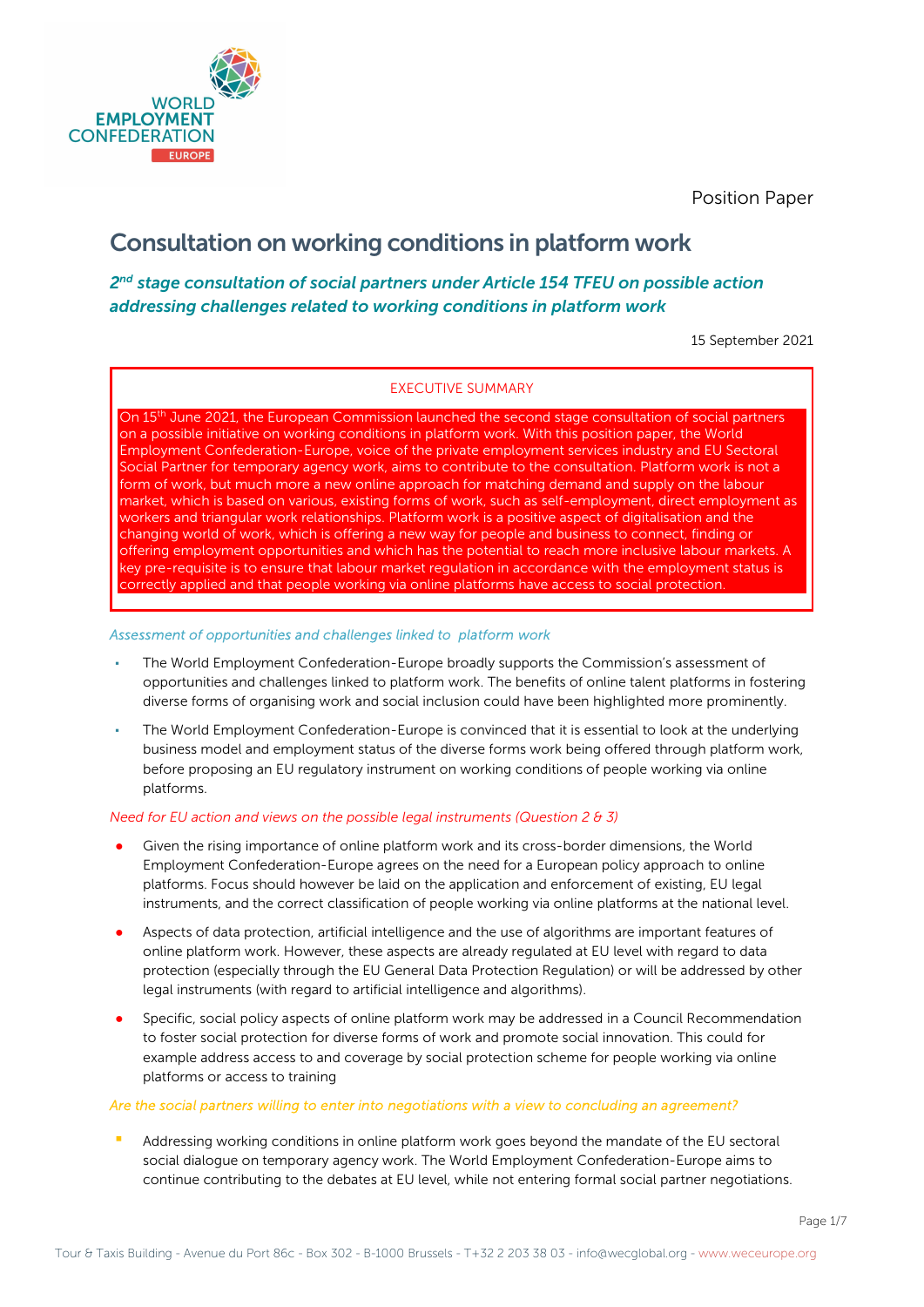

## 1. General assessment

- 1.1. The online platform economy is one of the most visible and pronounced features of the changing world of work and characteristic for the trend of digitalisation and automation in the world of work. The World Employment Confederation-Europe, voice of the private employment services industry and EU Sectoral Social Partner for temporary agency work, welcomes this trend as online platform work provides opportunities to companies, to people working via online platforms and to consumers using the services offered. With an increasing number of companies in the private employment services industry starting to deliver (some of) their services through online platforms, there is no sharp differentiation between the private employment services industry and the online talent platform economy.
- 1.2. The online platform economy allows people and businesses to organise work in new ways and holds the potential to enhance labour market participation through diverse forms of work, thus also contributing to the economic recovery after the Covid-19 pandemic. Online talent platforms match people with work, improve labour market allocation and efficiency. Online platform work has the potential of enabling inclusive work, prosperity, security and adaptation.
- 1.3. As sectoral social partners for temporary agency work, the World Employment Confederation-Europe and UNI-Europa conducted in 2017/2018 a research project on comparing temporary agency work and online talent platforms and issued joint recommendations. $<sup>1</sup>$  Main conclusions of the project</sup> focused on the need for a correct classification of online platform labour suppliers as workers, agency workers or self-employed, to ensure the application and enforcement of existing regulation and the need to ensure the right social protection for diverse forms of work based on the concept of social innovation. Thus fostering new solutions for working, learning and social protection to the benefits of workers, companies and society at large. At the same time, the use of new technical tools must not lead to circumvent the existing sectoral rules, especially the Directive 2008/104/EC on temporary agency work and national regulation on temporary work.
- 1.4. The World Employment Confederation-Europe identifies that working via an online platform is a new way of organising work rather than a new form of work. It can be done through a diverse range of legally recognised contractual work arrangements, either in an employment relationship (fixed term, part-time, agency work, variable hours, etc.) or within the framework of self-employment. The online/digital way of (1.) the delivery of a service or (2.) the conclusion of a recruitment or work arrangement does not change the nature and requirements of the service provided and/or the work contract concluded. As such 'online talent platform work' is not a new legal form of work or a new business service: It is a new way of organising work that technological development allows.
- 1.5. The World Employment Confederation-Europe questions the terminology of "platform work" and "platform workers" in the European Commission EU Social Partners consultation document, as this presumes that "platform work" is a rather homogeneous form of work, whereas in fact it is more a technological tool that can be used to organise and match different forms of work. Use of this term risks obscuring the diverse nature of work arrangements that exist in the online platform environment and thus conducting to misclassification.
- 1.6. Alongside with discussions on work via online platforms, it is equally important to launch a discussion at level on social protection and social benefits of diverse forms of work, which should be inspired by the principle of ensuring adequate social protection for all. Policy or regulatory initiatives must respect the diversity in the way work is organised, including via online platforms, and must respect

<sup>&</sup>lt;sup>1</sup> For more information, please consult the World Employment Confederation-Europe website: Digitalisation - World Employment Confederation Europe (weceurope.org)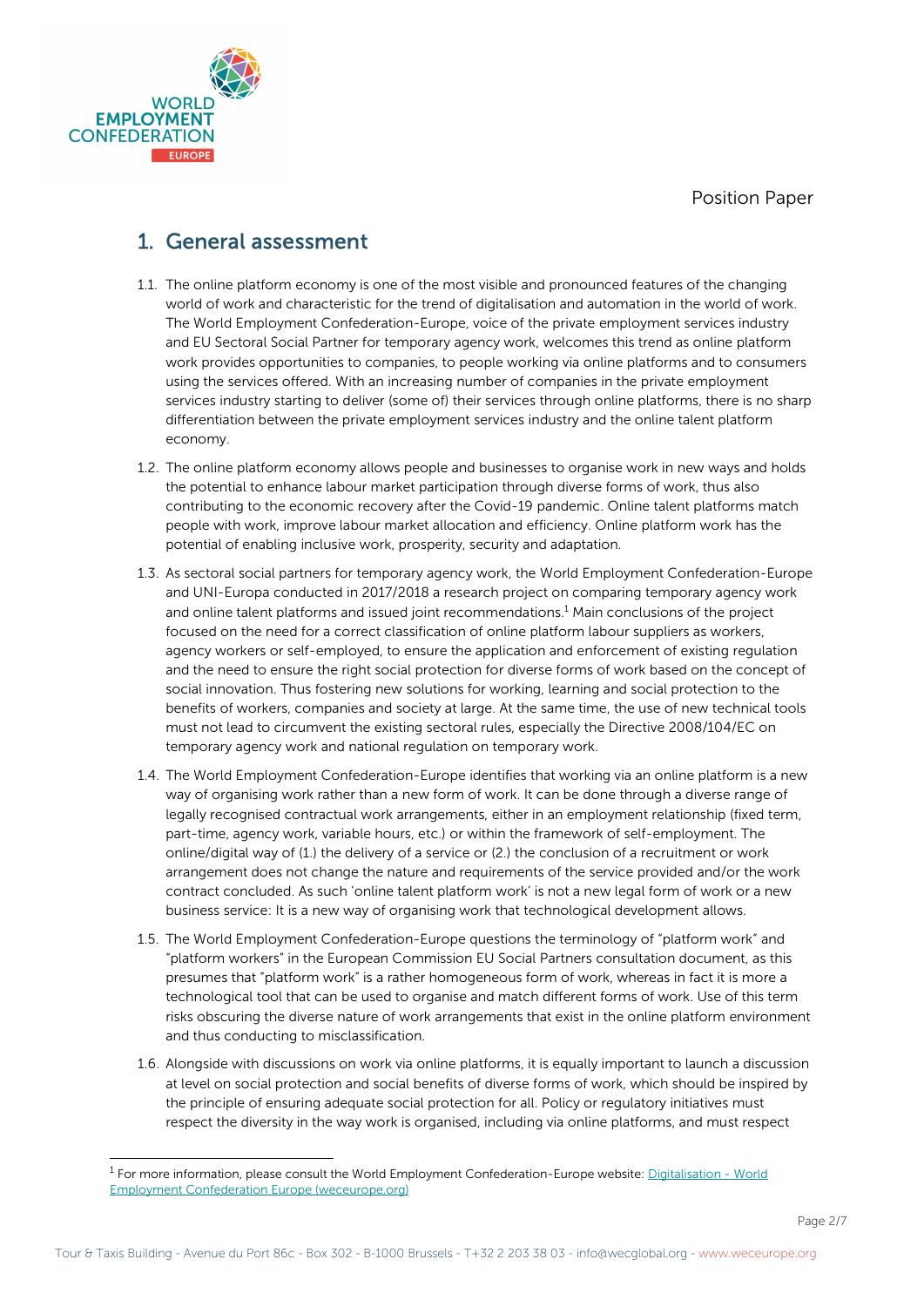

the different levels of responsibilities for each stakeholder following from the applicable form of work – direct employment relationships, agency work, or self-employment.

# 2. World Employment Confederation-Europe views on the specific objectives of possible EU action (Question 1)

- 2.1. General assessment: The World Employment Confederation-Europe broadly supports the European Commission assessment of the opportunities and challenges linked to platform work. At the same time, the benefits and advantages of online platform work could have been highlighted more in terms of new ways of organising work, of creating employment opportunities and access to the labour market for people, especially for the young.
- 2.2. Employment status in the context of online platforms : The World Employment Confederation-Europe calls for better and fully recognising that platform work is a form to organise and provide work and not a form of work as such. Platform work is fundamentally based on diverse forms of work, including self-employment, direct employment as workers and the triangular work relationship characteristic to temporary agency work. Companies of the private employment services industry have established in some countries fully online temporary work agencies, which are based on the triangular work relationship and assign workers to clients in the same way as traditional temporary work agencies. Vice versa, some agencies also engage in intermediation for clients looking to engage self-employed workers, even outside of an online platform context. When developing an EU legislative initiative on working conditions in platform work, it is essential to recognise these different models in compliance with national law. The World Employment Confederation-Europe calls for a focus on promoting policies and approaches that ensure the correct classification people working via online platforms at national level and in accordance with national definitions and approaches to the employment status and self-employment. At the same time, online platforms must respect the national and EU law that apply to the sector they depend on (EUCJ 20 Dec. 2017, C-434/15), whatever the sectoral regulation. Recognising a sui generis activity for platforms will encourage bypass the applicable sectoral regulation.
- 2.3. Challenges stemming from the algorithm-based business model: Online platform work is among the most visible forms of the digitalisation of the world of work. At the same time, the World Employment Confederation-Europe is convinced that the most important elements stemming from the algorithm-based business model are already regulated in existing EU instruments, such as the EU Data Protection Regulation. Algorithms and the use of artificial intelligence will also be covered and sufficiently addressed by the proposed regulation on the use of Artificial Intelligence.
- 2.4. Challenges stemming from cross-border platform work : Research suggests differentiating between location-based and non-location-based platforms. The platform work economy include some platforms who provide services cross-border, some even beyond the EU context, while a significant share of platforms are de facto location based, implying that while they provide the services via an online tool, the actual work performed for example for cleaning, ride hailing, or the delivery of microtasks are provided on location in the national and often local context. For the non-location-based platforms, the EU rules for the single market of business services should fully apply. The World Employment Confederation-Europe therefore does not see a need for an EU regulatory intervention to address the cross-border dimension of platform work.
- 2.5. Regulatory gaps at EU level: The World Employment Confederation-Europe is convinced that existing EU legal instruments sufficiently cover online platform work and that the starting point should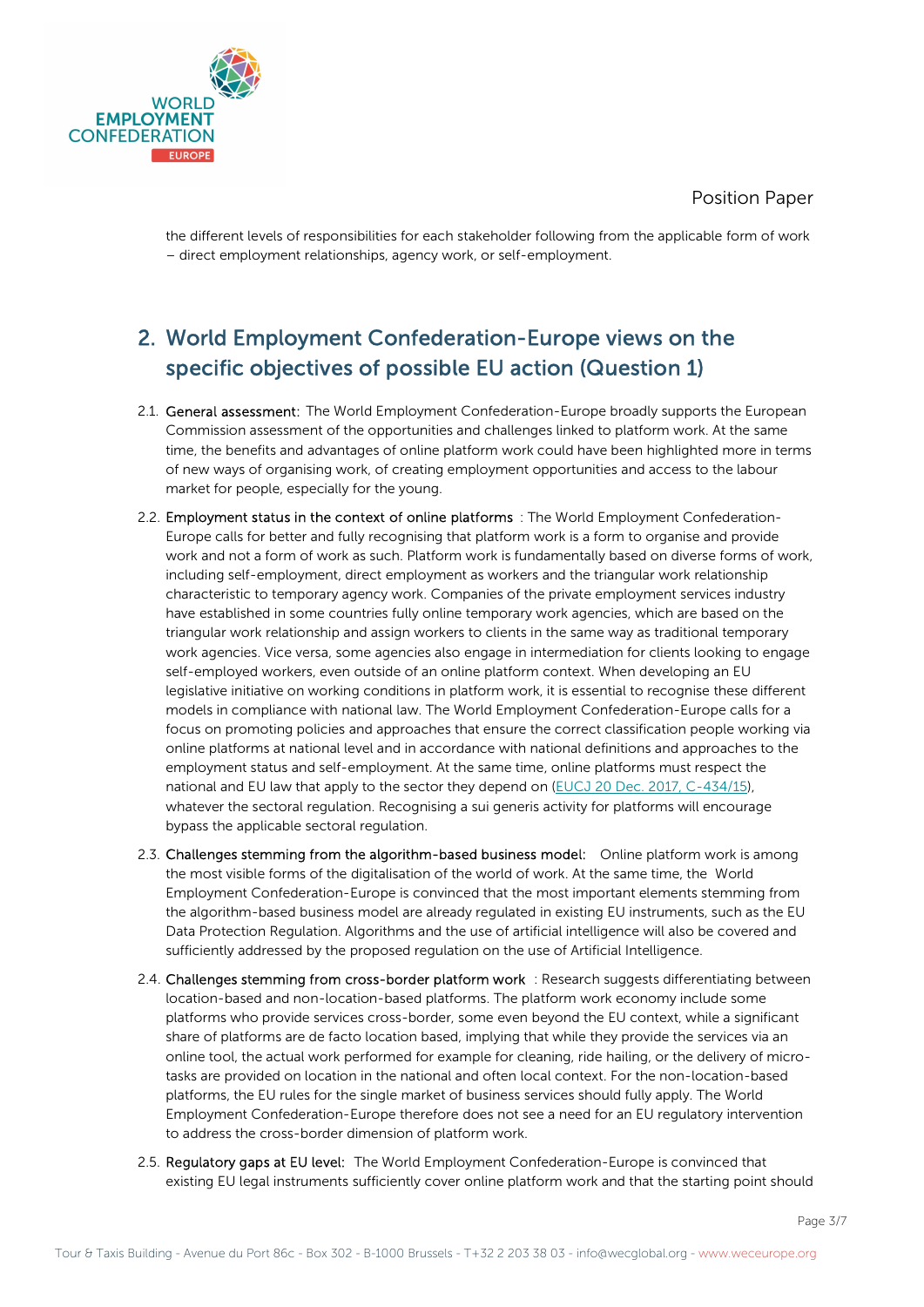

be the real activity of the platform (sectoral regulation), the employment status and model an online platform is based on. For self-employed platform labour suppliers, non-legally binding EU instruments, such as the Council Recommendation on access to social protection for workers and self-employed, are fully sufficient. As also outlined in the World Employment Confederation-Europe reply to the first stage EU Social Partner Consultation, focus should be laid on the application and enforcement of existing EU and national law, rather than addressing all different models of platform work in a one-size fits all, regulatory approach.

## 3. World Employment Confederation-Europe views on the possible avenues for EU action? (Question 2)

- 3.1. Need to respect national competences: The World Employment Confederation-Europe supports the European Commission approach to fully respect national competences and the autonomy of social partners. The relevance and national approaches to regulating employment and selfemployment, including via different forms of platform work reflect the different, EU Member States traditions. The employment status and classification of the people working via online platforms can and should only be done at the national level, reflecting these national differences. An EU policy initiative should focus on application and enforcement of existing rules. An EU Directive regulating minimum working conditions in all categories of online platforms is not the appropriate way forward.
- 3.2. Cross-border dimension of online platforms: For the approximately one-third platform work that is focused on performing work across borders, the national rules applicable in the country of establishment should apply. Online platforms are service providers in the EU single market and as such, they fully benefit from the freedoms that constitute the EU single market. EU rules to ensure working conditions and fairness in the cross-border provision services should also apply to online talent platforms to the extent that their services are comparable or similar to services provided by physical/traditional companies.
- 3.3. For the use of artificial intelligence technology and the human oversights, the European Commission proposal for a regulation on artificial intelligence covers the use of high-risk artificial intelligence in labour market technologies, including those that enable platform work. In this context, the World Employment Confederation underscores that AI technologies hold the potential to identify and minimize conscious and unconscious bias in human decision-making, as well as the risk that these technologies can amplify them. To optimize the positive and minimize the negative, European policymakers should work with developers of labour market technologies (including platform technologies). Establishing a forum for dialogue between online platforms, EU policymakers and EU level sectoral and cross-industry social partners would be an appropriate approach to build mutual understanding and shape the digital transition of the world of work.

## 4. What are your views on the possible legal instruments presented? (Question 3)

4.1. Policy objectives of an EU initiative: The World Employment Confederation-Europe supports the overall objective of decent working conditions for people working via online platforms, while supporting the sustainable growth of digital labour platforms in the EU. Decent working conditions based on the diverse forms of platform work can best be approached based on the current classification of online platform labour suppliers and the application and enforcement of existing, EU and national rules.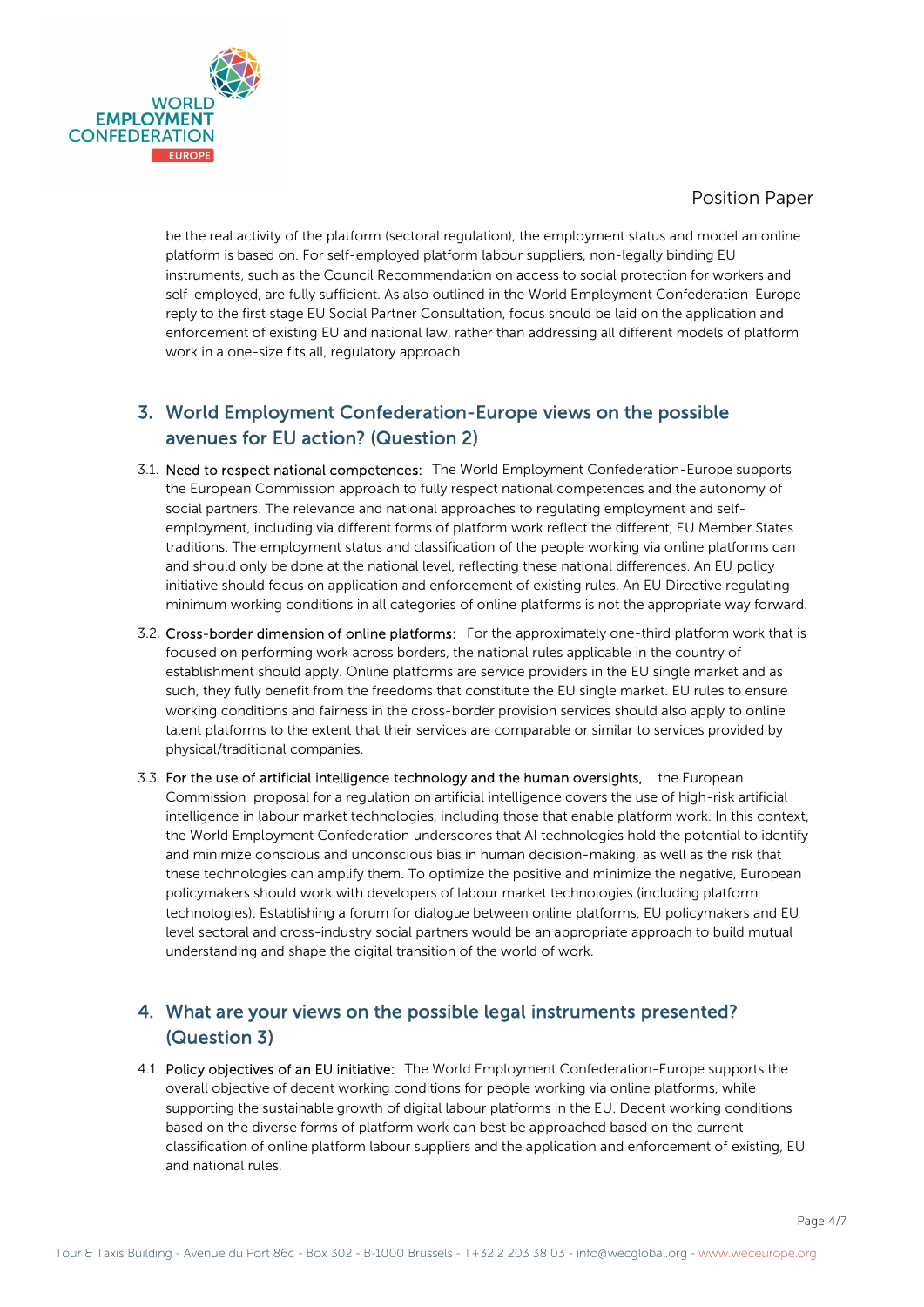

- 4.2. Legal instruments addressing the misclassification needs to be done via the national level: Given the national diversity of platform work, addressing the misclassification in the employment status and the correct classification of online platform labour suppliers can and should only be done at the national level and based on national criteria and the jurisprudence of the EU Court of Justice. Besides jurisprudence of the EU Court of Justice and some well-established criteria, there is no codified, EU definition of a worker and in recent EU policy debates for example on the Directive on transparent and predicable working conditions, there have been good and valid reasons not to establish an EU definition.
- 4.3. Establishing a rebuttable presumption of an employment relationship at EU level is a disproportionate legal instrument : The World Employment Confederation-Europe does not believe that a rebuttable presumption of employment is a fruitful solution, but we can observe that some platforms act like private employment services companies and offering temporary agency work without respecting or complying with the European and national laws on temporary agency work and impose a self-employed status. That is the reason why we do believe that online talent platforms should be classified and judged based on their de facto and real business activities and should not be allowed to hide behind a too strong presumption of self-employment examined on a case-bycase basis. In addition to this, the correct classification of people working via online platforms at the national level is essential in order to prevent the involuntary and mandatory status of self-employed. In cases where clarity on the employment status could not be reached and there is a litigation at national courts, the World Employment Confederation-Europe could support the reversal of the burden of proof.
- 4.4. Strengthen enforcement, collective representation and social dialogue: As also underlined in the reply to the first stage consultation, the World Employment Confederation-Europe supports a focus on compliance and enforcement with existing national and European regulation. Collective representation and social dialogue largely depend on the employment status an online platform is based on and the respective, national traditions of collective representation and social dialogue. Given the diversity of national industrial relations traditions these elements should be settled at national level and in the forthcoming initiative of DG Competition on collective bargaining rights for self-employed.
- 4.5. Transparency and accountability in algorithmic management: The World Employment Confederation-Europe agrees with the policy objective that people working via online platforms should be informed about the importance of algorithms and artificial intelligence to platform work. At the same time, there should not be a legal obligation to make commercial sensitive information or the algorithm public. The most important aspects linked to the collection and processing of data and related transparency rules are already sufficiently addressed in the EU General Data Protection Regulation. The proposed Regulation addressing high-risk artificial intelligence will address AI related aspects of online platforms and there is therefore no need for a further, separate initiative.
- 4.6. Relevant EU instruments: The European Commission outlined that an initiative on working conditions in platform work could take the form a Directive, Council Recommendation or a combination of the two. This could be complemented by a policy communication with non-binding instruments.

Given the diversity of models of online platform work, the World Employment Confederation-Europe does not support the option of a Directive to set minimum standards based on Article 153 (2) TFEU. With regard to those people working via online platforms with an employment status and as workers, their working conditions are already sufficiently regulated at EU level. The representation of people working via online platforms will be addressed by the initiative of DG Competition, which will address rights to collective representation and collective bargaining of self-employed and competition rules.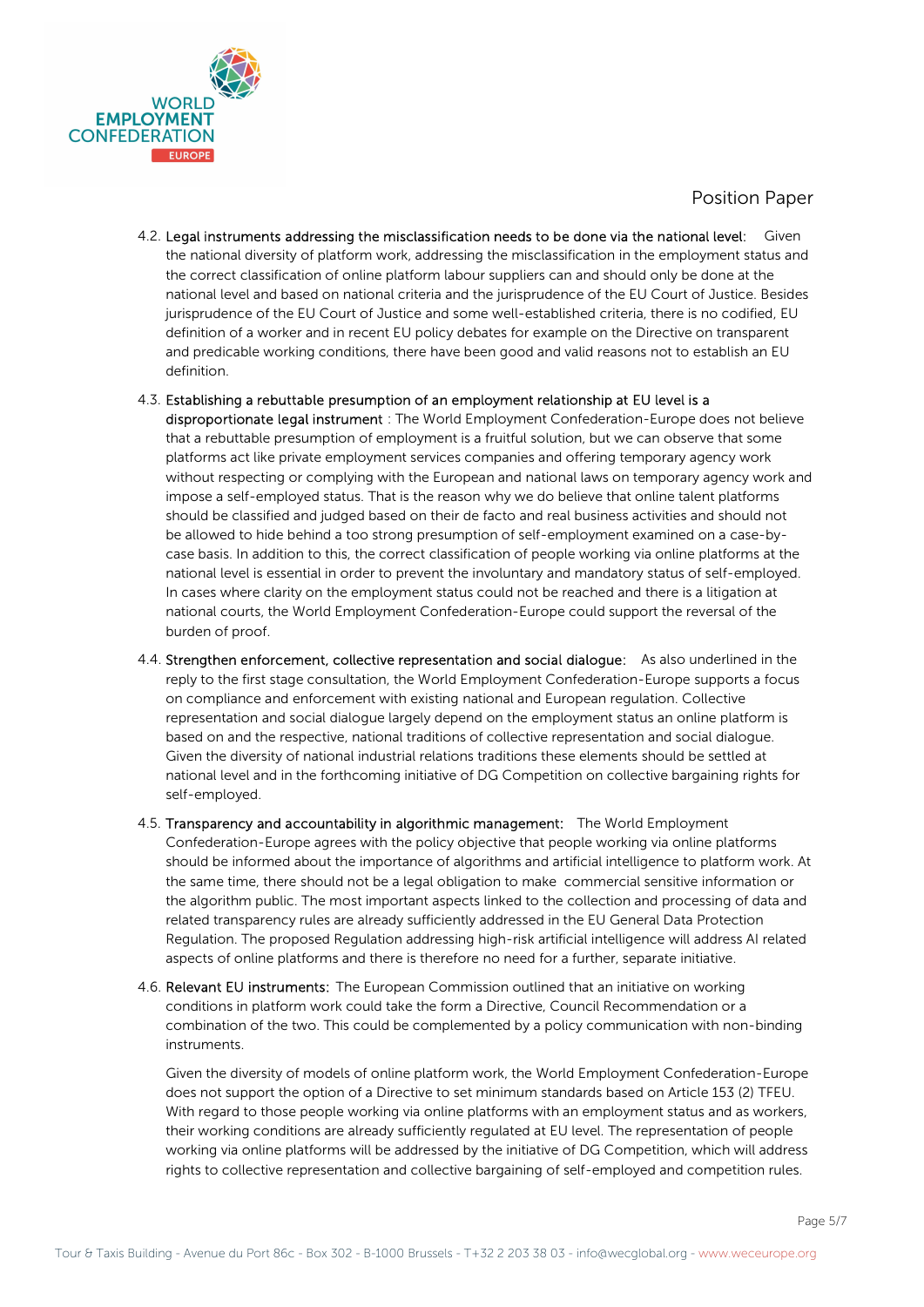

The World Employment Confederation-Europe would be more favourable to a proposal for a Council Recommendation providing policy guidance without setting mandatory requirements. This can and should be complemented by non-legislative measures, such as facilitating dialogue and developing good quality platform work by means of a code of conduct or a charter. The World Employment Confederation-Europe is supportive to self-regulatory tools and/or non-legally binding guidance at national level covering social benefits, training and complementary aspects in relation to working condition. In many countries, such tools already exist for the agency work sector, and as such those will also apply to online forms of agency work. The self-regulatory approach would be best-suited to cover the diversity of online platform work.

### 5. Willingness to enter into negotiations with view to conclude an agreement under Article 155 TFEU?

- 5.1. Similar to the reply to the first stage consultation, the World Employment Confederation-Europe would like to highlight that as part of their sectoral social dialogue on temporary agency work, the World Employment Confederation-Europe and UNI-Europa issued in 2018 a set of joint recommendations on "Online talent platforms, labour market intermediaries and the changing world of work". These Joint Recommendations address many of the issues also covered in the social partners' consultation and thus provide valuable input. The most important elements of the WEC-Europe/UNI-Europa Joint Recommendations of 2018 remain fully consistent with the World Employment Confederation-Europe reply to the 2021 Social Partners' consultation on working conditions in platform work. These have been the following:
	- I. Establish a level-playing field by ensuring the same treatment for adequately similar services and forms of work: If an online talent platform provides adequately similar services as a temporary work agency, it should be governed by the same regulation, conditions and standards.
	- II. National and European regulation on the different forms of work should be correctly applied and enforced to ensure a level-playing field. Particular focus should be laid on preventing bogus self-employment of online talent platforms labour suppliers.
	- III. Diverse forms of work can play a key role in well-functioning labour markets; conditions of this is that they are matched by updated, flexible social protection schemes providing portable and transferable rights. Policymakers should take inspiration from practices developed in the temporary agency work sector, especially via social dialogue.
	- IV. Measures such as national regulation or voluntary agreements that enable the statistical mapping of the size, scope of online talent platforms should be put in place, including for example the number of hours worked and the number of labour suppliers. At the same time, these should be focused on main elements and respect the principle of business confidentiality of certain data produced by online platforms.
	- V. In ensuring compliance with existing European and national regulation, specific attention must be devoted to the protection of personal data of online talent platform labour suppliers. The EU General Data Protection Regulation must be correctly applied to the business activities of online talent platforms. The online talent platform labour suppliers should remain the principle owner of their data. Therefore, the right of data portability must be ensured.
	- VI. Develop and strengthen continued education, training and skills enhancement. Continued education and training is of central importance to equip all labour suppliers with the relevant skills they need to succeed in the labour market. To reach that goal, policymakers should